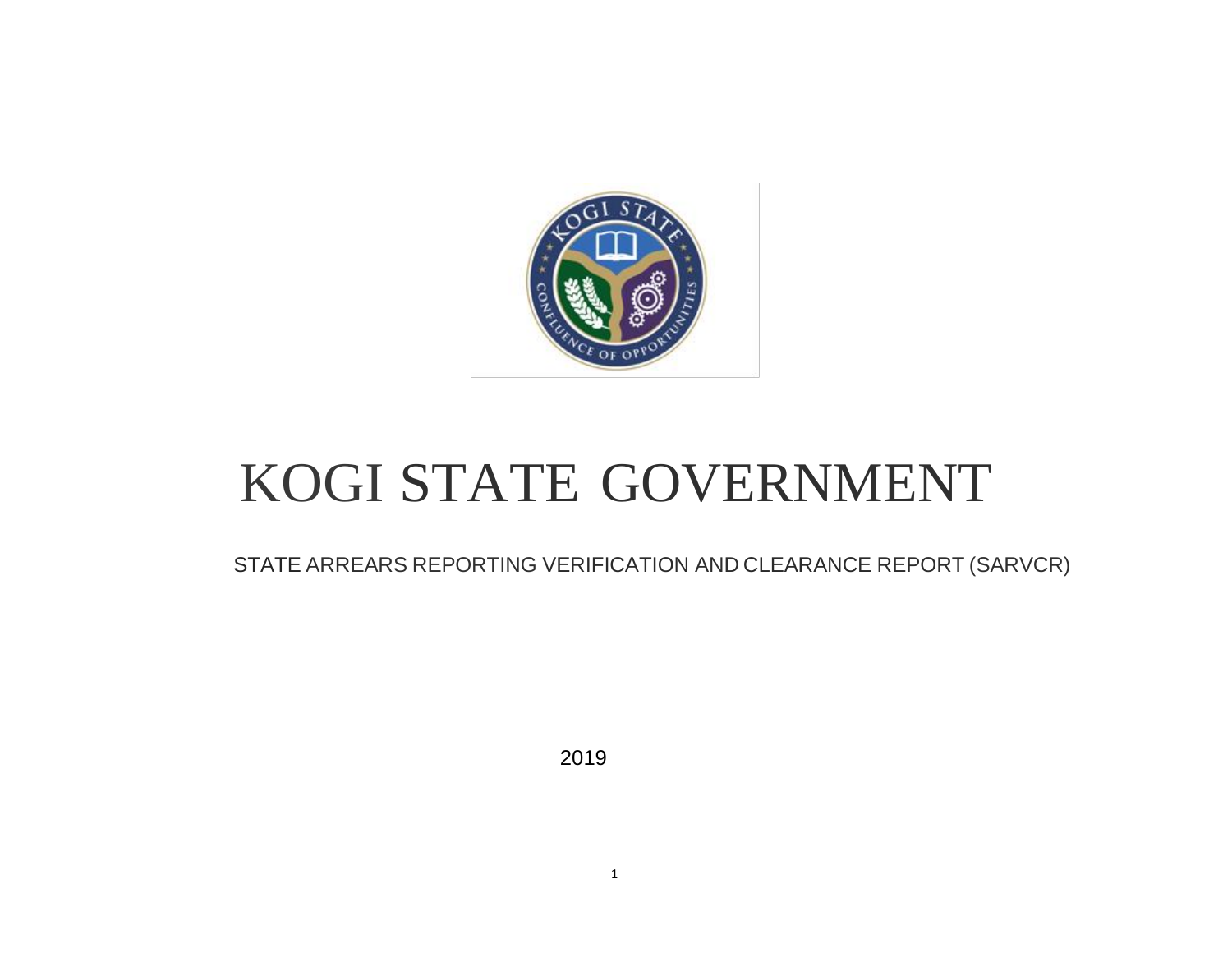## Table 1: Breakdown of Kogi State Domestic Expenditure Arrears (2015-2019)

|                     | SUMMARY OF KOGI STATE DOMESTIC EXPENDITURE ARREARS FOR FIVE (5) YEARS 2015-2019                                                                                             |                |                                         |                            |                                 |                            |
|---------------------|-----------------------------------------------------------------------------------------------------------------------------------------------------------------------------|----------------|-----------------------------------------|----------------------------|---------------------------------|----------------------------|
| COA-<br><b>CODE</b> | <b>DOMESTIC EXPENDITURE</b><br><b>ARREARS DETAILS</b>                                                                                                                       |                | 2019 FINANCIAL YEAR 2018 FINANCIAL YEAR | <b>2017 FINANCIAL YEAR</b> | <b>2016 FINANCIAL YEAR</b>      | <b>2015 FINANCIAL YEAR</b> |
| 41040105            | <b>CONTRACTUAL OBLIGATIONS</b>                                                                                                                                              | 111,680,614.00 | 28,934,435,963.24                       | 18,798,931,683.39          | 4,968,245,969.44                | 2,854,528,053.22           |
| 41040101            | SALARY/PERSONNEL<br><b>ARREARS</b>                                                                                                                                          | 131,874,099.00 | 16,340,838,225.51                       | 10,813,271,705.88          | 14,926,274,292.55               | 12,776,385,122.45          |
| 41040102            | <b>PENSION</b><br>&<br><b>GRATUITY</b><br><b>ARREARS</b>                                                                                                                    | 592,474,560.00 | 12,216,707,890.00                       | 14,504,353,299.50          | 18,091,113,648.18               | 18,730,264,173.64          |
|                     | <b>ANNUAL TOTAL</b>                                                                                                                                                         | 836,029,273.00 | 57,491,982,078.75                       | 44,116,556,688.77          | 37,985,633,910.17               | 34,361,177,349.31          |
|                     | NOTE: THE ARREARS FIGURES REPORTED IS IN NAIRA ( N) AND IT IS THE TOTAL AMOUNT OF EACH TYPE OF ARREARS AS PER DOMESTIC DATABASE FOR<br>THE YEAR ENDING 31ST DECEMBER, 2019. |                |                                         |                            |                                 |                            |
|                     | De                                                                                                                                                                          |                |                                         |                            |                                 |                            |
|                     | Asiru Asiwaju Idris (FCA)                                                                                                                                                   |                |                                         |                            | Alhaji Momoh Jibrin (CNA)       |                            |
|                     | Hon. Commissioner of Finance, Kogi State.                                                                                                                                   |                |                                         |                            | Accountant-General, Kogi State. |                            |
|                     |                                                                                                                                                                             |                |                                         |                            |                                 |                            |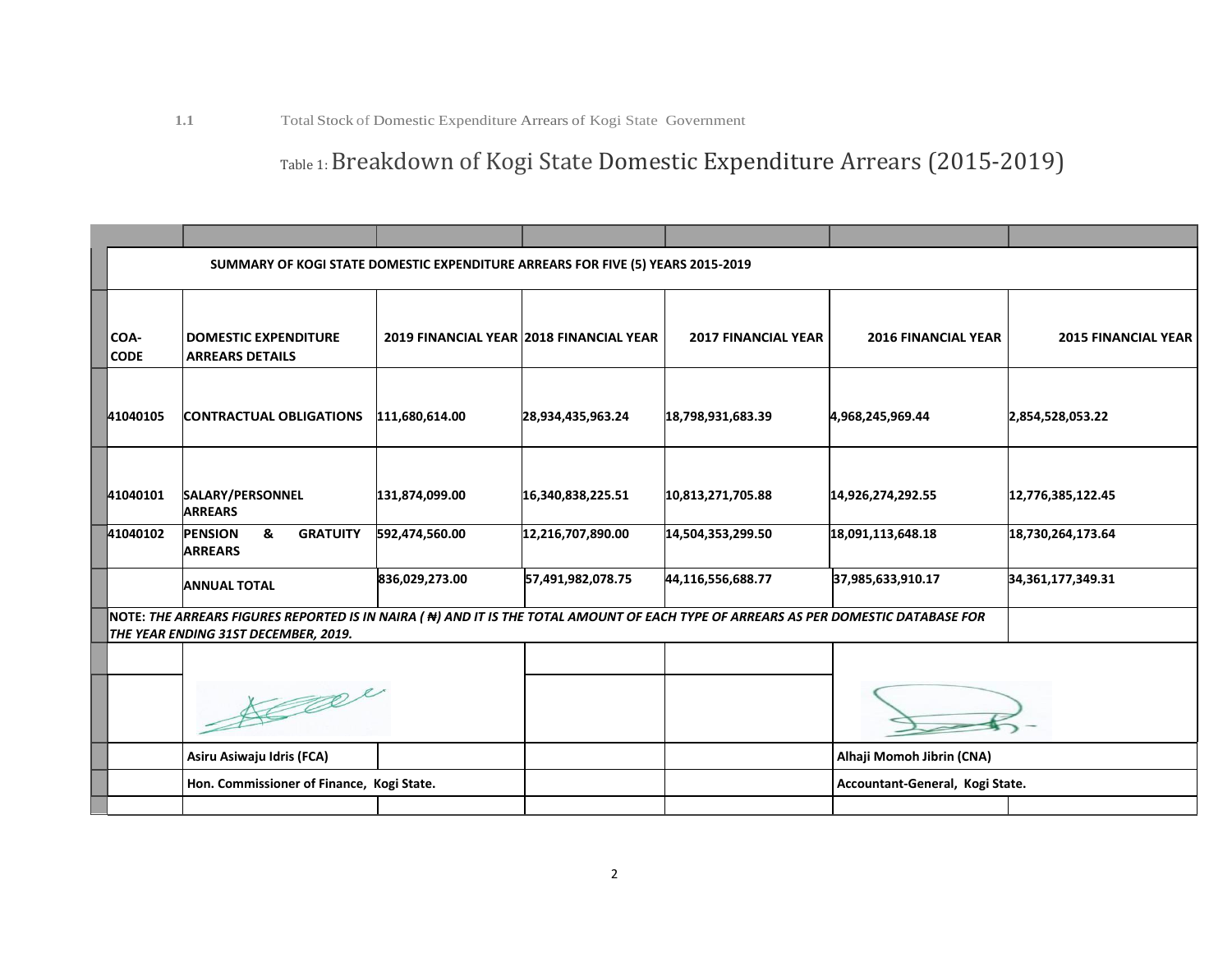In an attempt to strengthen the recording, verification and reporting, Kogi State Government set up a Domestic Arrears Clearance Committee saddled with the responsibility of ensuring proper and adequate overall arrears clearance process, including recording, verification, classification, reporting, prioritization and clearance of government domestic expenditure arrears in the State and to oversee the work ofthe State towards achieving the key result of debt sustainability.

The duties of the committee include the following:

- •Introduction of specific guidelines setting out the roles and responsibilities of individuals and institutions for the recording of domestic arrears. (i.e. the roles and responsibilities of each Primary Record Holder the entity primarily responsible for keeping the records for each type of arrears). This will include specific reporting requirements (i.e. the use of agreed recording templates and any supporting schedules) and timelines for submission to the committee (monthly).
- •Introduction of specific guidelines setting out the roles and responsibilities of individuals and institutions for the verification of domestic arrears balances. i.e. the role of Internal Audit, Inspectorates, and contracted consultants. This will include reporting requirements (a validated copy of the agreed recording templates and any supporting schedules) and time-lines for submission to the Domestic Arrears Clearance Committee (monthly).
- •The creation, maintenance and regular (monthly) update of an accurate internal domestic expenditure arrears database and the publicly-accessible online version ofthe database.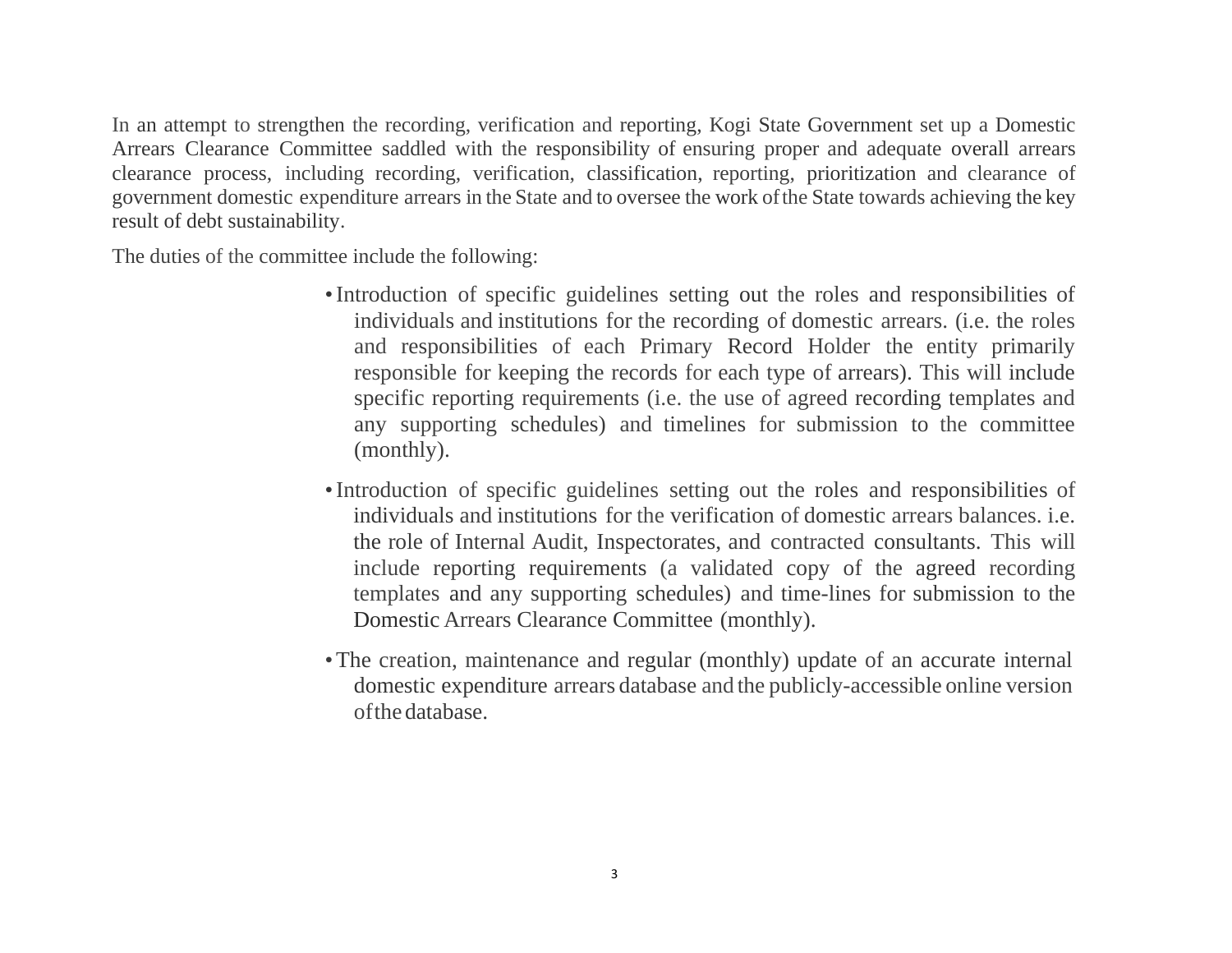- Oversight of the overall recording, verification and reporting processes for domestic expenditure arrears to ensure that they meet the requirements ofSFTAS DLI #8 as described in the SFTAS verification protocols.
- Ensure adequate classification ofthe arrears for prioritization purposes.
- Develop the State's Arrears Clearance Framework (ACF), including policies on prioritization and clearance of arrears.
- Provide accurate monthly, quarterly, and annual reports that present the position for verified domestic arrears and the progress made in implementing the State's ACF.
- Provide data/documentation to support the verification of SFTAS DLI #8, including the State Arrears Recording, Verification and ClearanceReport.

The Committee reports directly to the State Governor through the Honourable Commissioner for Finance and Economic Development, keeping the appointed SFTAS focal persons informed.

The Committee used its delegated authority to request for all necessary information which facilitates effective discharge of itsfunctions.

In the process of performing its function, the Committee engaged the service of professional assistance for web design and management and incurred expenditures through the established procurement systems and in line with annual budget of the secretariat.

Within this reporting year, the state through the Domestic Arrears Clearance Committee requested that the primary record holders present contractors' arrears records which were subjected to verification by the Monitoring and Evaluation dept of Ministry of Budget and Planning and Bureau of Public Procurement. As such, the arrears were verified